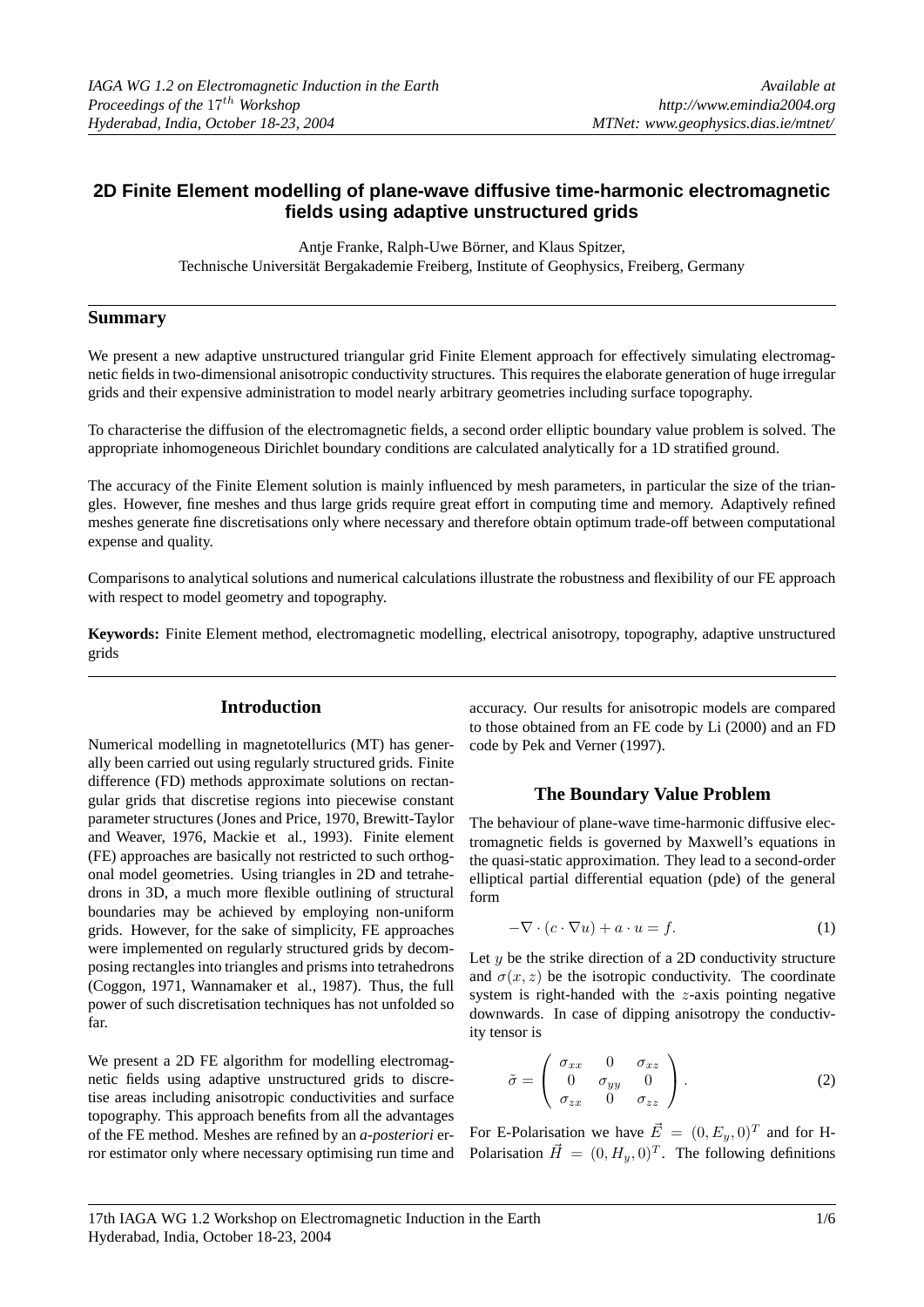are valid for the coefficients  $a, c$ , and the right hand side  $f$ of eq. [\(1\)](#page-0-0):

• E-polarisation:  $u := E_y$ 

isotropic: 
$$
c := 1
$$
,  
\n $a := i\omega\mu\sigma$ ,  
\n $f := 0$ ,  
\nansotropic:  $c := 1$ ,  
\n $a := i\omega\mu\sigma_{yy}$ ,  
\n $f := 0$ , (3)

• H-polarisation:  $u := H_u$ 

isotropic: 
$$
c := 1/\sigma
$$
,  
\n $a := i\omega\mu$ ,  
\n $f := 0$ ,  
\nansotropic:  $c := 1/\tau \begin{pmatrix} \sigma_{xx} & \sigma_{xz} \\ \sigma_{zx} & \sigma_{zz} \end{pmatrix}$ , (4)  
\n $\tau = \sigma_{xz}\sigma_{zx} - \sigma_{xx}\sigma_{zz}$ ,  
\n $a := i\omega\mu$ ,  
\n $f := 0$ .

 $\mu = \mu_0 = 4\pi \cdot 10^{-7} V \cdot (Am)^{-1}$  is the free space magnetic permeability and  $\omega$  the angular frequency of the observed time-harmonic fields.

To solve for the unknown field components, appropriate boundary conditions need to be introduced. At the vertical outer domain boundaries, the analytical solution for a layered halfspace is given (Wait, 1953). Li (2000) presents a straightforward calculation of boundary conditions for arbitrarily anisotropic conductivity structures. The field values at the horizontal upper and lower boundaries are obtained by a cubic spline interpolation.

#### **The Finite Element Method**

In the FE method, a piecewise linear approximation  $u<sub>h</sub>$  to the exact solution u is sought in the closed region  $\overline{\Omega} = \Omega \cup \Gamma$ with the inner part  $\Omega$  and the outer boundaries Γ. Therefore we test the elliptical pde  $Lu_h = f$  against all possible test functions  $v$  of that class:

$$
\int_{\Omega} (Lu_h - f)v \, dx = 0. \tag{5}
$$

L is an elliptical differential operator (cf. eq. [\(1\)](#page-0-0)).  $u_h$  is represented as a combination  $u_h(x) = \sum_{i=1}^n U_i N_i(x)$  with piecewise linear basis functions  $N_i$  (Fig. [1\)](#page-1-0) and scalar coefficients  $U_i$ . To determine n unknowns  $U_1, U_2, ..., U_n$  we choose *n* test functions to be  $v = N_1, N_2, ..., N_n$ . This results in a system of linear equations

<span id="page-1-1"></span>
$$
(\tilde{K} + \tilde{M}) \,\vec{u} = 0,\tag{6}
$$

where the stiffness matrix  $\tilde{K}$  and the mass matrix  $\tilde{M}$  contain integrals in terms of the basis functions  $N_i^e$ ,  $N_j^e$  on triangle  $e$ , as well as the coefficients  $a$  and  $c$  defining the problem

$$
\tilde{K}^{e} = \iint_{\Omega^{e}} \left( (c \cdot \nabla N^{e}_{j}) \cdot \nabla N^{e}_{i} \right) dxdy, \n\tilde{M}^{e} = \iint_{\Omega^{e}} aN^{e}_{i} N^{e}_{j} dxdy
$$
\n(7)

for a single element e with area  $\Omega_e$ . The vector  $\vec{u}$  contains the field values  $H_{y,i}$  or  $E_{y,i}$  at each mesh point *i*. Considering the correlation between the local and global numbering of the grid nodes the element matrices  $\tilde{K}^e$  and  $\tilde{M}^e$  are assembled to constitute  $\tilde{K}$  and  $\tilde{M}$ , respectively.



<span id="page-1-0"></span>Fig. 1: Linear basis functions  $N_i^e(P_j)$   $(i, j = 1, 2, 3)$  on triangle  $e, N_i^e(P_j) = 1$   $(i = j)$  and  $N_i^e(P_j) = 0$   $(i \neq j)$ .

The solution  $\vec{u} = \vec{u}_{\Omega} + \vec{u}_{\Gamma}$  is composed of field values  $\vec{u}_{\Omega}$ at the inner points in region  $\Omega$  and  $\vec{u}_\Gamma$  on the boundaries  $\Gamma$ . The Dirichlet boundary conditions  $\vec{u}_{\Gamma} = \vec{E}, \vec{H}$  are considered separately. From eq. [\(6\)](#page-1-1) we derive a system of linear equations for  $\vec{u}_{\Omega}$ :

<span id="page-1-2"></span>
$$
(\tilde{K} + \tilde{M}) \,\vec{u}_{\Omega} = -(\tilde{K} + \tilde{M}) \,\vec{u}_{\Gamma}.\tag{8}
$$

The quality of an FE solution can be remarkably improved by reducing the size of the grid elements. Unlike refining a mesh globally, an adaptive refinement strategy yields an optimal mesh with even less triangles (Fig. [2\)](#page-2-0). The regions for adaptive mesh refinement are determined on the basis of an *a-posteriori* error estimator that considers the residual  $f - a u_h$  of eq. [\(1\)](#page-0-0) on each triangle and the jump in flux  $\vec{n} \cdot c \nabla u_h$  across the element edge. For linear basis functions we have  $\nabla \cdot c \nabla u_h = 0$ .  $\vec{n}$  is the unit normal vector of the appropriate edge. A direct solver of the Gauß elimination type is applied to eq. [\(8\)](#page-1-2). Jin (1993) and Monk (2003) are recommended for further reading about FE applications in electromagnetics. Due to the complexity of an FE implementation

<sup>17</sup>th IAGA WG 1.2 Workshop on Electromagnetic Induction in the Earth Hyderabad, India, October 18-23, 2004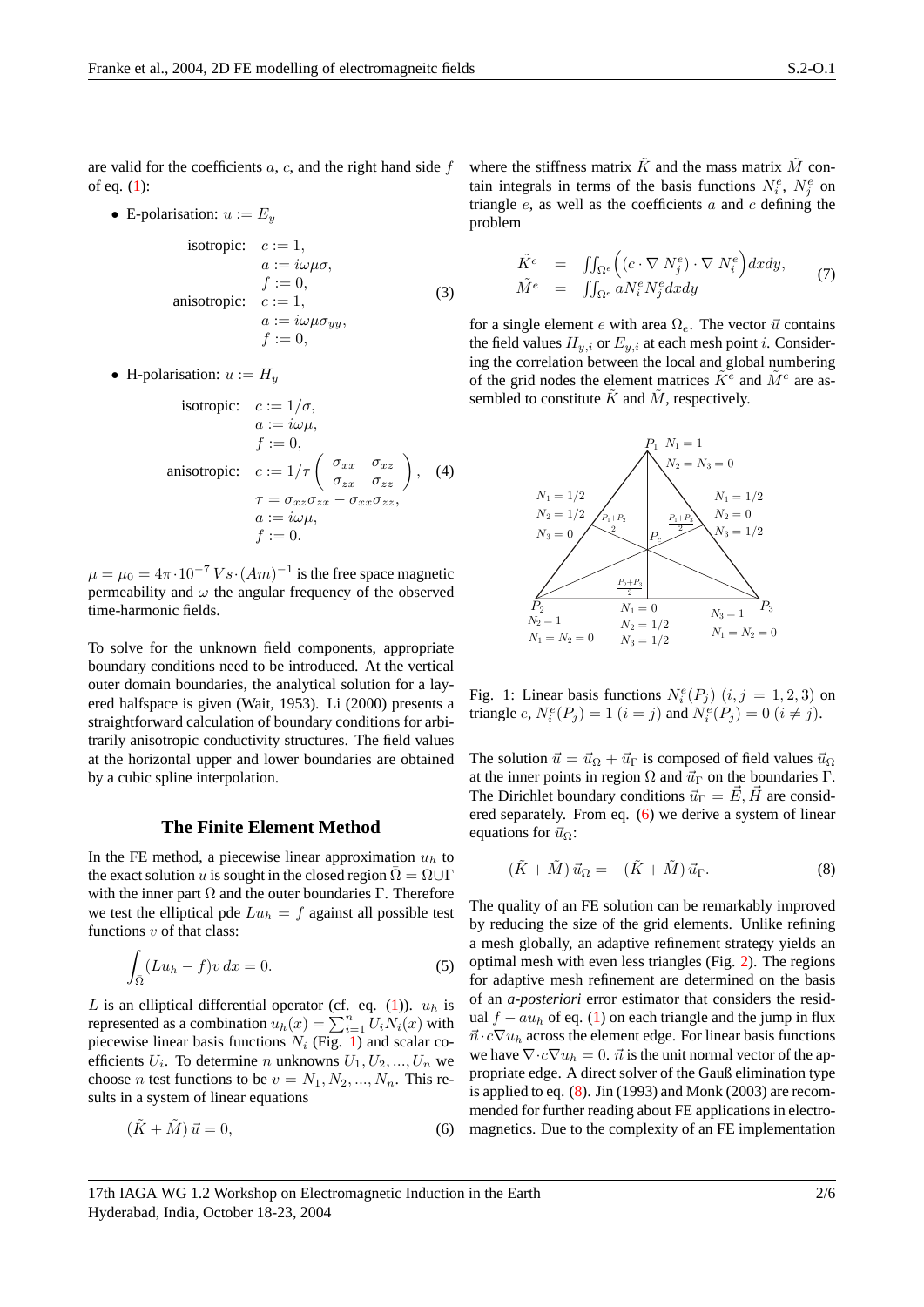using unstructured grids we have utilised the MATLAB<sup>©</sup> pde toolbox for solving partial differential equations.



Fig. 2: Adaptively refined mesh for an H-Polarisation model with surface topography.

# **Comparison with Analytical Solutions**

We have carried out simulations for different homogeneous halfspaces at a fixed frequency and for a layered halfspace using a set of frequencies. The results indicate that the accuracy of the calculated fields for a given grid is mainly dependent on the skin depth. Even for an adaptively refined mesh the number of grid nodes per skin depth is limited by the total addressable memory space (here around 300,000 triangles at 1 GB RAM).



Fig. 3: Apparent resistivity  $\rho_a$  (top) and phase angle  $\phi$  (bottom) at the surface of a 100  $\Omega$ m (left) and a 1000  $\Omega$ m (right) halfspace at a frequency of  $f = 1$  kHz, E-Polarisation, adaptive mesh refinement for  $-5000 \text{ m} \le x \le 5000 \text{ m}$ , error in adaptive refined region:  $\delta_{\rho_a} \leq 2.5\%$ ,  $\delta_{\phi} \approx 0.7$  degrees (left),  $\delta_{\rho_a} \leq 1.5\%$ ,  $\delta_{\phi} \approx 0.5$  degrees (right).

In Fig. [3,](#page-2-1) the  $1000 \Omega m$  halfspace solution (right) shows higher accuracy in apparent resistivity (top) and phase angle (bottom) than that of the  $100 \Omega$ m halfspace (left). Note that the region of adaptive mesh refinement extends from  $x = -5000$  m to  $x = 5000$  m.

The electromagnetic soundings in Fig. [4](#page-2-2) are simulated for a 100  $\Omega$ m halfspace containing a layer of 10  $\Omega$ m between  $z = -200$  m and  $z = -300$  m. Again, the discrepancies at low periods are due to the appropriate small skin depths being covered by only few grid nodes. The accuracy may be enhanced further by adapting the model size to the frequency range.

<span id="page-2-0"></span>

<span id="page-2-2"></span>Fig. 4: Soundings of apparent resistivity  $\rho_a$  (top) and phase angle  $\phi$  (bottom) over a 100 Ωm halfspace with an embedded 10  $\Omega$ m layer between  $-200$  m and  $-300$  m depth, analytic '+' (green) and numeric 'o' (blue) solution, E- (left) and H- (right) Polarisation, max. error:  $\delta_{\rho_a} \leq 14\%,$  $\delta_{\phi} \approx 2.8$  degrees (left),  $\delta_{\rho_a} \leq 15\%$ ,  $\delta_{\phi} \approx 5.4$  degrees (right).

#### **Comparison with Numerical Calculations**

<span id="page-2-1"></span>One of the 2D COMMEMI (Comparison of modeling for Methods of Electromagnetic Induction) models was used as an example for comparing our FE approach with an FE program by Li (2000) and with an FD code by Weaver (1986).

Fig. [5](#page-3-0) displays the COMMEMI model 2D-4. The apparent resistivity computed by our algorithm and the two reference codes for this model is shown in Fig. [6](#page-3-1) for E- and H-Polarisation on the left- and right-hand side, respectively. The results are in good agreement.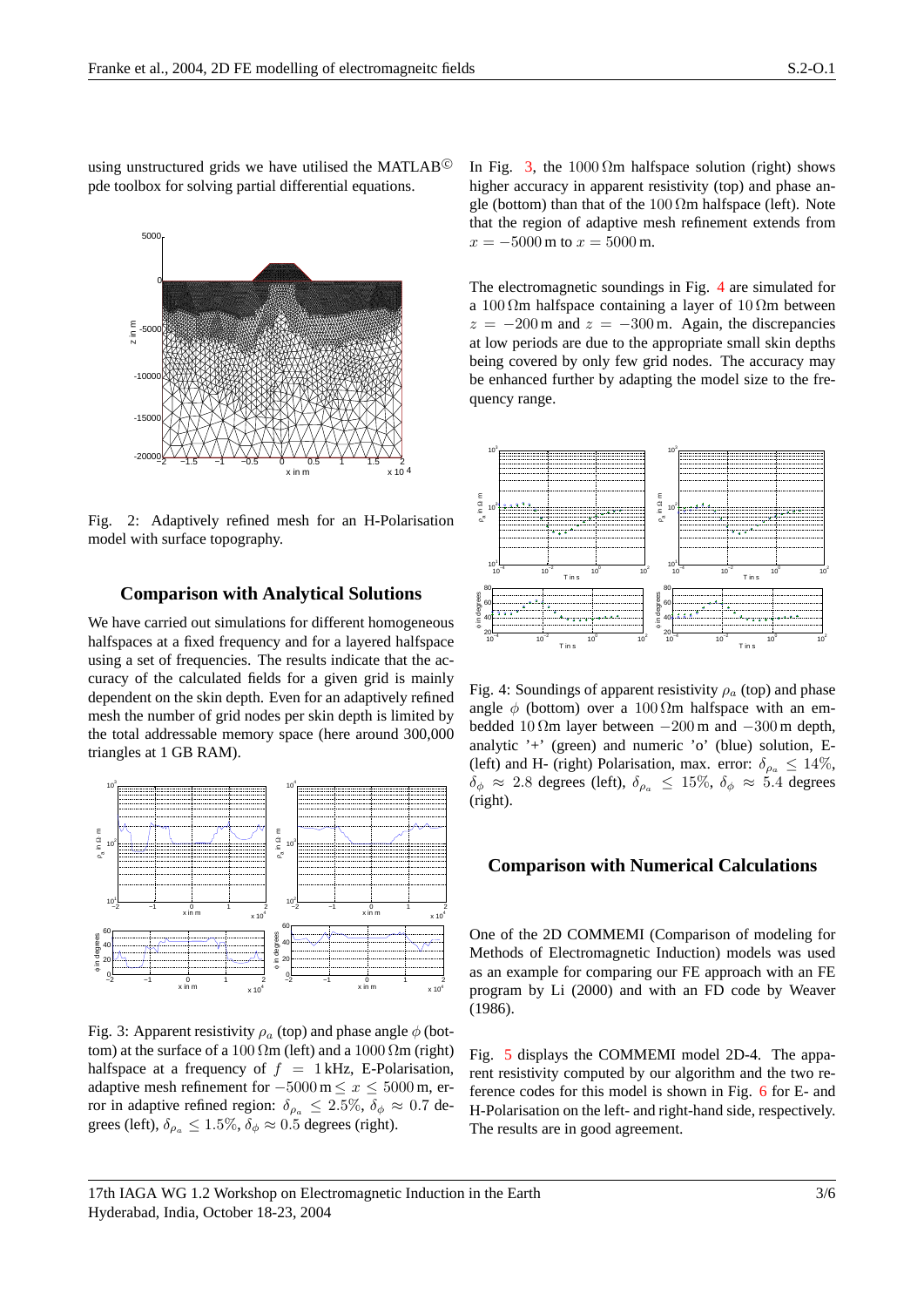

Fig. 5: COMMEMI model 2D-4.



<span id="page-3-0"></span>Fig. 8: Real (left) and imaginary (right) part of the current density  $j_x$ , H-Polarisation.

### <span id="page-3-4"></span><span id="page-3-3"></span>**Anisotropy**



<span id="page-3-1"></span>Fig. 6: Apparent resistivitiy  $\rho_a$  computed with our FE code ' $-$ ', the one by Li ' $+$ ', and the one by Weaver 'o' for E- (left) and H- (right) Polarisation. Deviations are about 2%.

Figs [7](#page-3-2) and [8](#page-3-3) present the horizontal current densities  $j_y$  and  $j_x$  for E- and H-Polarisation. In both cases, the currents are focussed in the upper conductive zones and decay with depth. Some channeling occurs in the thin  $2.5 \Omega m$  layer.  $j_y$  (Fig. [7\)](#page-3-2) is discontinuous at horizontal conductivity contrasts whereas  $j_x$  (Fig [8\)](#page-3-3) is continuous. In the right-hand diagrams large values of the imaginary parts of the current density  $Im(j_u)$  (Fig. [7\)](#page-3-2) and  $Im(j_x)$  (Fig. [8\)](#page-3-3) reflect strong induction effects in the conductive layers.



<span id="page-3-2"></span>Fig. 7: Real (left) and imaginary (right) part of current density  $j_y$ , E-Polarisation.

Our FE approach is compared to the FD algorithm by Pek and Verner (1997) on the basis of the anisotropic dike model depicted in Fig. [9.](#page-3-4)



Fig. 9: Model of an anisotropic dike located in an isotropic homogeneous halfspace.



<span id="page-3-5"></span>Fig. 10: Apparent resistivity  $\rho_a$  (top) and phase angle (bottom)  $\phi$  for the dike model (Fig. [9\)](#page-3-4) computed by the FE (green) and the FD (blue) code at a frequency of  $f = 0.01$  Hz, E- (left) and H-Polarisation (right), deviations:  $\Delta \rho_a \leq 6\%, \Delta \phi < 1.6$  degrees, within the dike:  $\Delta \rho_a \leq 20\%, \Delta \phi \leq 3.2$  degrees.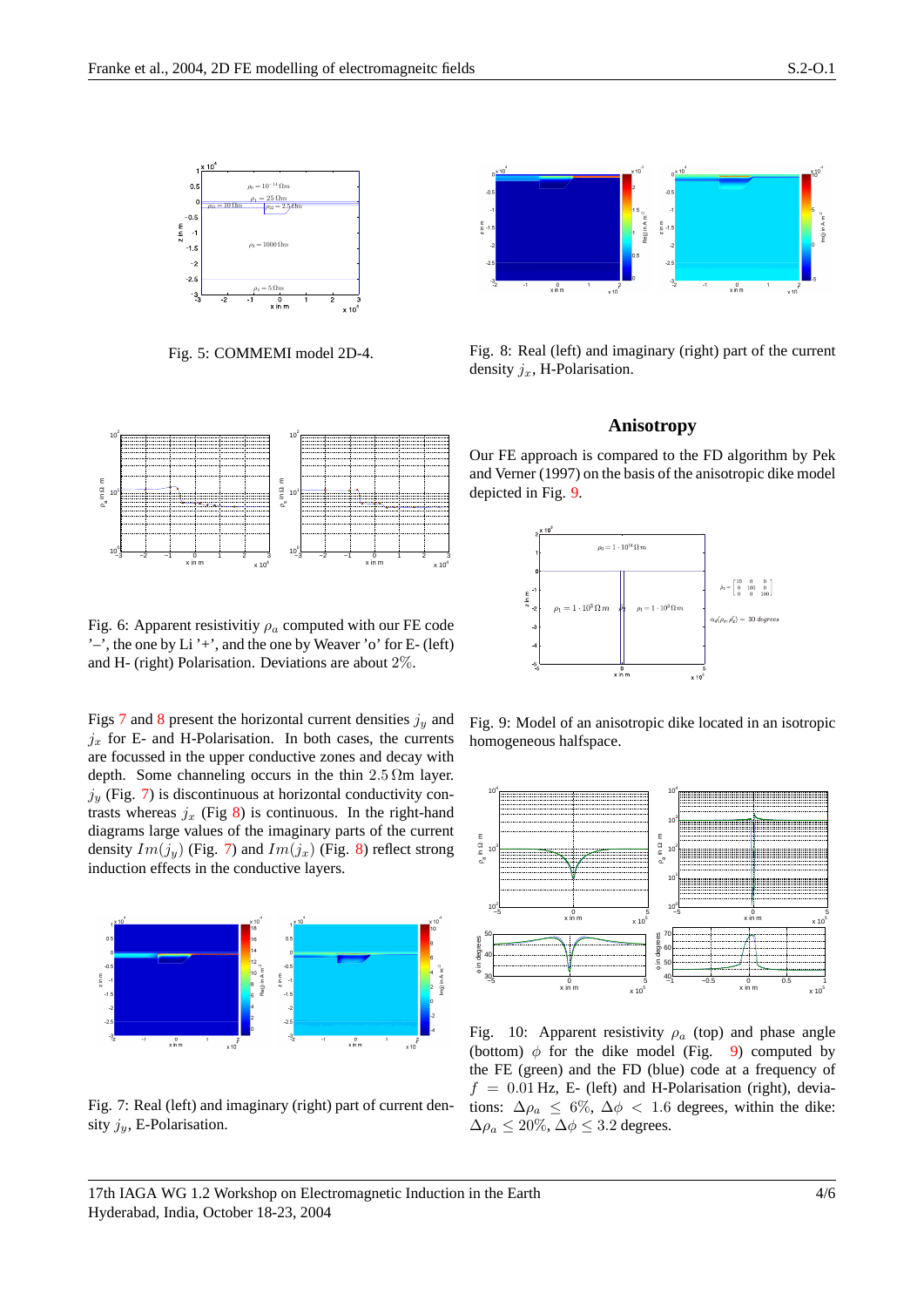Fig. [10](#page-3-5) displays the results computed by our FE approach and the FD reference algorithm in terms of apparent resistivity (top) and phase angle (bottom) for E- (right) and H- (left) Polarisation, respectively.

The dike structure leads to decreased apparent resistivity in both polarisation modes because all components of the dike's conductivity tensor are larger than the halfspace conductivity. However, the phase shows opposite behaviour for E- and H-Polarisation. This is due to the different directions of the currents. The asymmetry displayed in all curves is caused by the anisotropy.

Our results agree well with the values derived from the FD code. Higher deviations only occur within the dike and on its edges. At the conductivity contrasts the conditions of continuity are required for the electromagnetic field components. In the FE case, the mesh is generated adaptively on the basis of an error estimator. The FD grid is set up manually. It is coarser in the region of the conductivity contrast so that we assume our result to be more accurate.

## **Topography**

Wannamaker et al. (1986) discussed the topographic responses of simple-structured earth's surfaces. They applied triangular FE meshes that result from the decomposition of rectangular grid cells. However, unstructured grids provide the more precise discretisation of arbitrary model geometries. Exemplary, the topographic effects of a sinusoidal  $(z = -\Delta cos(\frac{2\pi}{\lambda}x), \Delta = 100 \, m$  and  $\lambda = 1000 \, m$ ) land surface are examined.

Fig. [11](#page-4-0) shows the real part of the current density components  $j_y$  and  $j_x$  for E- and H-Polarisation, respectively. In the case of  $j_y$  (left diagram) large current densities occur in the conductive earth especially on top of the hills. The lack of lateral current flow in the air results in a higher apparent resistivity and larger phases over the hills while the extra current flow near the valleys yields negative anomalies in apparent resistivity and phase angle (Fig. [12](#page-4-1) left). On the contrary, in the case of H-polarisation the current density  $j_x$ (Fig. [11](#page-4-0) right-hand side) displays high values in the valleys. This leads to a decreased apparent resistivity on top of the hills. However, the phase depends on the direction of the currents as well so that it shows the same general tendency as for E-Polarisation.



<span id="page-4-0"></span>Fig. 11: Real part of current density  $Re(j_y)$ , E-Polarisation (left) and real part of current density  $Re(j_x)$ , H-Polarisation (right),  $\rho_0 = 10^{14} \Omega m$  (air),  $\rho_1 = 100 \Omega m$  (crust),  $f =$  $100 Hz$ .



Fig. 12: Apparent resistivity  $\rho_a$  (top) and phase angle  $\phi$ (bottom), E- (left) and H- (right) Polarisation.

# <span id="page-4-1"></span>**Conclusions**

We have developed an FE approach for modelling planewave diffusive electromagnetic fields. The appropriate boundary value problem consists of an elliptical secondorder partial differential equation including inhomogeneous Dirichlet boundary conditions. A system of linear equations results from applying the FE approximation with linear basis functions on unstructured triangular grids. So far, direct equation solvers are sufficient to obtain the solutions in reasonable times.

A comparison with analytical solutions and numerical calculations has shown that our FE approach is numerically robust. The use of unstructured grids is very suitable for simulating electromagnetic fields in arbitrary model geometries especially if surface topography is involved. This seems to be very promising with regard to bathymetric data in marine geophysics.